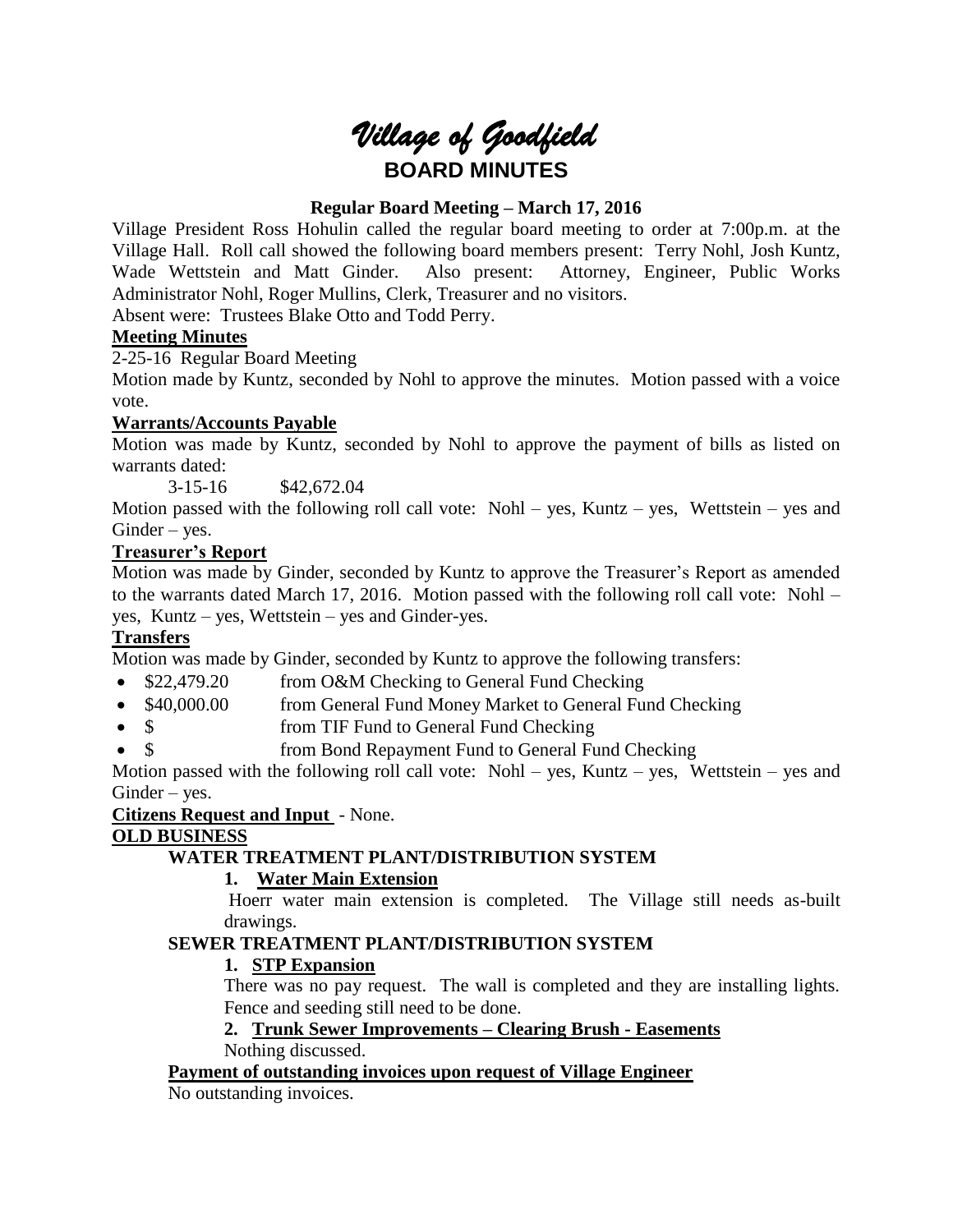#### **Goodfield Business Park**

Nothing discussed.

**Possible Annexation**

Nothing discussed.

## **East Robinson Street – Right of Way**

Engineer Yockey sent Attorney Ierulli Right of Way Plats to prepare documents. Engineer Steve Law met with PWA Nohl regarding driveway repairs.

#### **Skybeam (DTN) Agreement**

Nothing discussed.

#### **Surplus Equipment**

Congerville is interested in generator. The Congerville Board will discuss it and get back to Goodfield.

#### **NEW BUSINESS**

#### **Police Contract**

Police budget was distributed to Trustees to review. Police Contract will be voted on at the April 21, 2016 Regular Board Meeting.

#### **Rte. 117 Sanitary Sewer Service**

A Water & Sewer Committee Meeting will be held on March 21, 2016 to discuss this topic.

#### **2016 Street Repair Drive Through**

Streets & Alleys Committee Meeting will be held on March 30, 2016.

## **Village Mowing**

The Village mowing (not the park) will be put out for bids. Jon Hohulin will no longer mowing. PWA Nohl will also look into prices for a mower.

## **Laborer's Local 996 – soliciting**

Nothing discussed.

#### **Franchise Agreement MTCO**

Attorney Ierulli spoke with PWA Nohl and then reached out to Tina Rule-Clydewell at MTCO. He has not heard back from her yet. He let her know the Village would extend Franchise Agreement the same as others the Village has. Motion was made by Ginder, seconded by Nohl to notify other franchises and schedule a Public Hearing for a franchise agreement with MTCO. Motion passed with a voice vote.

#### **Schedule Committee Meetings**

Water & Sewer Committee Meeting March 21, 2016 at 7:00p.m.

Streets & Alleys Committee Meeting March 30, 2016 at 3:00p.m.

## **Municipal Calendar**

Completed.

#### **Other Business**

#### **Engineer –**

**Public Works Administrator** – Received a letter from Norfolk and Southern regarding improvements and putting in flashing lights at Birkey and Harrison Street. Engineer asked PWA Nohl to ask Norfolk Southern for profile specifications.

Kevin Trantina, Parson's, contacted PWA Nohl. The Village has not been taking processed water. Kevin asked if Parsons can discharge to the Village sanitary sewer now